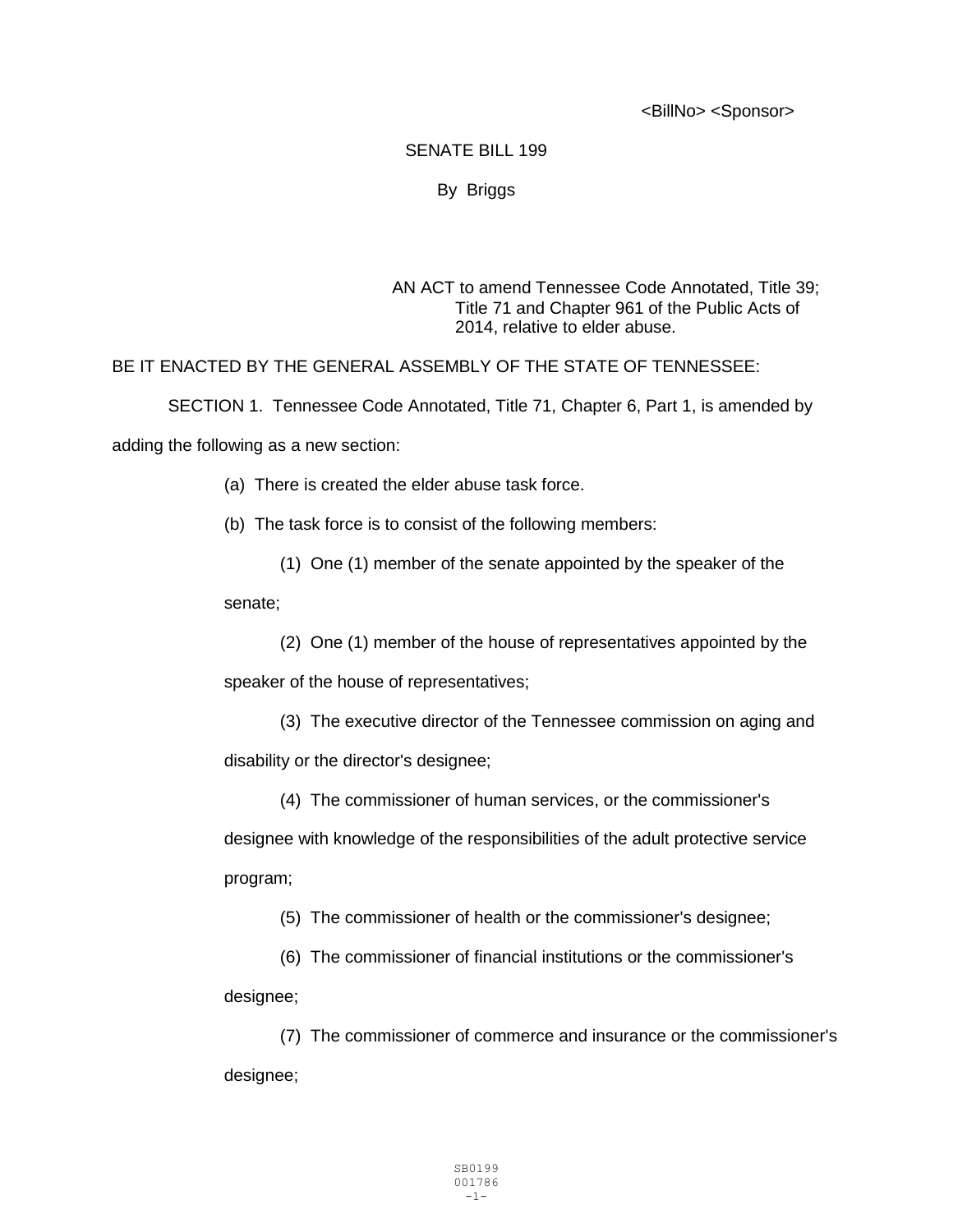(8) A district attorney general selected by the district attorneys general conference;

(9) The director of the Tennessee bureau of investigation or the director's designee;

(10) A representative of the Tennessee Bankers Association;

(11) A representative of the Tennessee Credit Union League; and

(12) A representative of the Tennessee Health Care Association.

 $(c)$ 

(1) The task force shall:

(A) Assess the current status of elders and other vulnerable adults covered by the Tennessee Adult Protection Act related to financial exploitation, compiled in this part;

(B) Examine the existing barriers, services, and resources addressing the needs of these elder persons and vulnerable adults; and

(C) Develop recommendations to address problems associated with the financial exploitation of these elder persons and vulnerable adults.

(2) The task force shall include an examination of the following in its assessment and recommendations:

(A) A determination of the economic and human impact of financial exploitation of elder persons and vulnerable adults in Tennessee;

(B) A review of the remedies to reduce the number of individuals suffering such abuse;

(C) Legislative remedies for consideration in the  $112<sup>th</sup>$  general assembly; and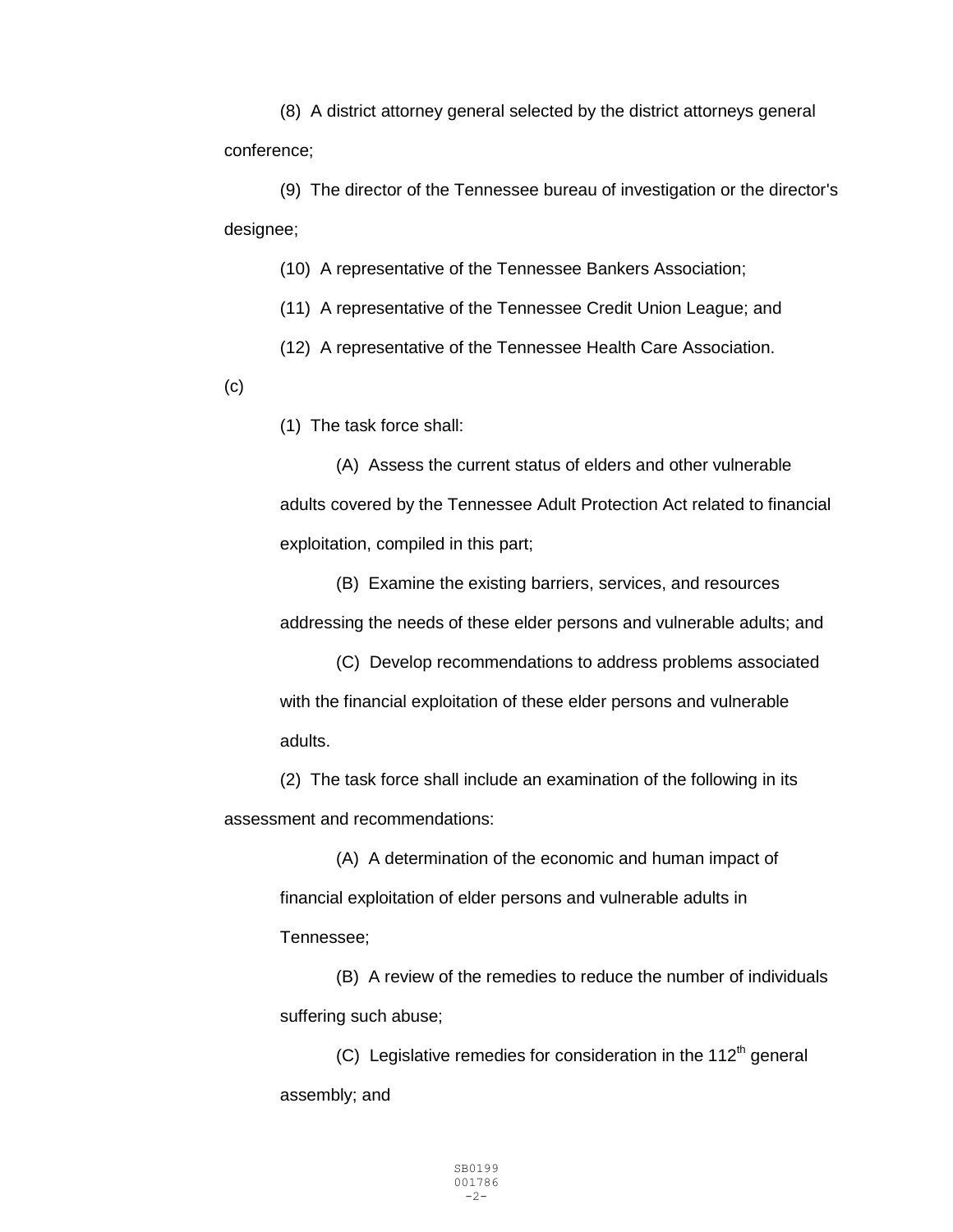(D) Needed state policies or responses, including directions for the provision of clear and coordinated services and support to protect and assist such persons.

(d)

(1) Members of the task force serve without compensation or reimbursement for any expenses incurred while participating in the business of the task force.

(2) All legislative members of the task force are to remain members of the task force until the task force reports its findings and recommendations to the general assembly.

(e) The appointing authorities shall strive to be inclusive in selecting persons to serve on the task force to best reflect the racial, gender, geographic, urban and rural, and economic diversity of the state.

(f) The member of the general assembly with the most seniority in the general assembly shall call the first meeting of the task force, at which time the members shall elect a chair and vice chair.

(g) The commission on aging and disability shall provide necessary administrative support for the task force. The chair of the task force may call on appropriate state agencies for reasonable assistance relating to the work of the task force.

(h) The task force shall hold public meetings and utilize technological means, such as webcasts, to gather feedback on the recommendations from the general public and from persons and families affected by poverty.

(i) The task force shall submit its findings and recommendations to the governor and the general assembly in the form of a state plan to combat the abuse of elder